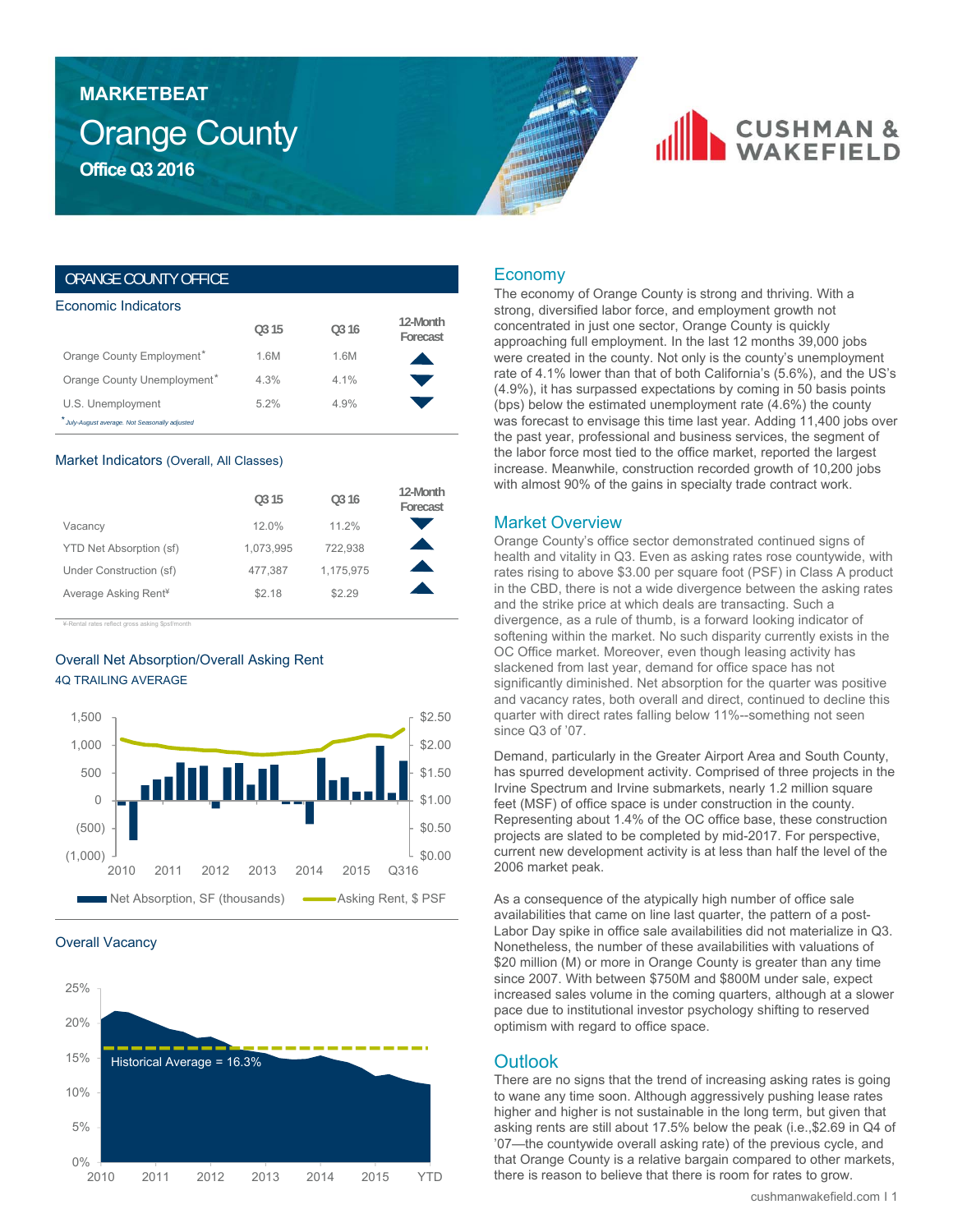## Orange County **MARKETBEAT Office Q3 2016**

# CUSHMAN &

| <b>SUBMARKET</b>                | <b>INVENTORY</b><br>(SF) | <b>SUBLET</b><br><b>VACANT</b><br>(SF) | <b>DIRECT</b><br><b>VACANT</b><br>(SF) | OVERALL<br>VACANCY<br><b>RATE</b> | <b>YTD DIRECT</b><br><b>NET</b><br><b>ABSORPTION</b><br>(SF) | YTD<br><b>OVERALL NET</b><br><b>ABSORPTION</b><br>(SF) | <b>YTD</b><br><b>ACTIVITY</b><br>(SF) | LEASING UNDER CNSTR<br>(SF) | OVERALL<br><b>AVERAGE</b><br>ASKING RENT<br>(ALL CLASSES)* | OVERALI<br><b>AVERAGE</b><br><b>ASKING RENT</b><br>(CLASS A) |
|---------------------------------|--------------------------|----------------------------------------|----------------------------------------|-----------------------------------|--------------------------------------------------------------|--------------------------------------------------------|---------------------------------------|-----------------------------|------------------------------------------------------------|--------------------------------------------------------------|
| South Santa Ana                 | 1,689,207                | $\mathbf{0}$                           | 389,063                                | 23.0%                             | 89,405                                                       | 91,184                                                 | 184,545                               | $\mathbf 0$                 | \$2.64                                                     | \$2.78                                                       |
| Costa Mesa                      | 5,280,016                | 13,924                                 | 731,681                                | 14.1%                             | 33,285                                                       | 38,941                                                 | 377,773                               | $\mathbf 0$                 | \$3.03                                                     | \$3.24                                                       |
| Newport Beach                   | 8,016,346                | 21,198                                 | 712,593                                | 9.2%                              | 149,515                                                      | 192,315                                                | 441,634                               | $\mathbf 0$                 | \$3.30                                                     | \$3.45                                                       |
| Irvine                          | 22,768,846               | 101,320                                | 2,016,557                              | 9.3%                              | $-193,506$                                                   | $-217,573$                                             | 929,722                               | 537,224                     | \$2.51                                                     | \$2.70                                                       |
| <b>GREATER AIRPORT AREA/CBD</b> | 37,754,415               | 136,442                                | 3,849,894                              | 10.6%                             | 101,853                                                      | 104,867                                                | 1,933,674                             | 537,224                     | \$2.81                                                     | \$3.02                                                       |
| Irvine Spectrum                 | 8,084,619                | 64,252                                 | 433,179                                | 6.2%                              | 363,518                                                      | 336,540                                                | 494,819                               | 638,751                     | \$2.67                                                     | \$2.85                                                       |
| Lake Forest/R.S. Margarita      | 2,680,958                | $\mathbf 0$                            | 151,439                                | 5.6%                              | 110,485                                                      | 110,485                                                | 70,895                                | $\mathbf 0$                 | \$2.15                                                     | \$2.50                                                       |
| Laguna Hills/Aliso Viejo        | 4,296,968                | 22,853                                 | 330,480                                | 8.2%                              | 695                                                          | $-1,704$                                               | 203,525                               | $\mathbf 0$                 | \$2.65                                                     | \$3.10                                                       |
| Laguna Niguel/Laguna Beach      | 574,657                  | $\mathbf 0$                            | 28,672                                 | 5.0%                              | 822                                                          | 822                                                    | 13,069                                | $\mathbf 0$                 | \$2.25                                                     | \$2.75                                                       |
| Mission Viejo                   | 1,289,140                | 9,483                                  | 156,524                                | 12.9%                             | 17,818                                                       | 16,549                                                 | 96,496                                | $\mathbf 0$                 | \$2.34                                                     | \$2.40                                                       |
| S.J. Cap/S. Clemente/Dana Point | 1,274,048                | 0                                      | 31,301                                 | 2.5%                              | 11,098                                                       | 11,098                                                 | 37,071                                | $\mathsf{O}\xspace$         | \$2.06                                                     | \$2.31                                                       |
| <b>SOUTH COUNTY</b>             | 18,200,390               | 96,588                                 | 1,131,595                              | 6.7%                              | 504,437                                                      | 473,790                                                | 915,875                               | 638,751                     | \$2.51                                                     | \$2.92                                                       |
| Seal Beach                      | 310,241                  | 2,260                                  | 25,506                                 | 8.9%                              | 8272                                                         | 6012                                                   | 10,029                                | $\circ$                     | \$2.93                                                     | \$2.93                                                       |
| Westminster                     | 262,284                  | $\Omega$                               | 79,785                                 | 30.4%                             | $-26,782$                                                    | $-26,782$                                              | 14,706                                | $\mathbf 0$                 | \$2.12                                                     | \$0.00                                                       |
| Huntington Beach                | 1,303,980                | 4.986                                  | 124,550                                | 9.9%                              | $-14,661$                                                    | $-17,937$                                              | 67,800                                | $\mathbf 0$                 | \$2.14                                                     | \$2.21                                                       |
| Fountain Valley                 | 320,225                  | $\Omega$                               | 6,771                                  | 2.1%                              | 1,612                                                        | 1,612                                                  | 4,123                                 | $\mathbf 0$                 | \$1.65                                                     | \$0.00                                                       |
| Garden Grove                    | 541,785                  | 0                                      | 63,152                                 | 11.7%                             | $-8,070$                                                     | $-8,070$                                               | 17,731                                | 0                           | \$1.73                                                     | \$0.00                                                       |
| Los Alamitos/Stanton            | 435,342                  | $\mathbf{0}$                           | 10,986                                 | 2.5%                              | 208                                                          | 208                                                    | 12,080                                | 0                           | \$1.32                                                     | \$0.00                                                       |
| Cypress                         | 1,324,921                | $\mathbf 0$                            | 298,552                                | 22.5%                             | $-12,399$                                                    | $-12,399$                                              | 83,311                                | $\mathbf 0$                 | \$1.81                                                     | \$0.00                                                       |
| <b>WEST COUNTY</b>              | 4,498,778                | 7,246                                  | 609,302                                | 13.7%                             | $-51,820$                                                    | $-57,356$                                              | 203,525                               | $\mathbf{0}$                | \$1.93                                                     | \$2.50                                                       |
| Parkcenter Area                 | 2,820,093                | $\mathbf 0$                            | 299,877                                | 10.6%                             | 126,075                                                      | 129,410                                                | 383,993                               | $\mathbf 0$                 | \$1.85                                                     | \$1.99                                                       |
| Stadium Area                    | 3,652,993                | 3,500                                  | 435,164                                | 12.0%                             | 78,774                                                       | 80,274                                                 | 156,007                               | $\mathbf 0$                 | \$2.05                                                     | \$2.44                                                       |
| The City Area                   | 2,306,689                | $\mathbf{0}$                           | 192,186                                | 8.3%                              | 20,880                                                       | 20,880                                                 | 62,881                                | $\mathbf 0$                 | \$2.51                                                     | \$2.66                                                       |
| Main Place Area                 | 2,262,734                | 2,680                                  | 223,320                                | 10.0%                             | $-52,172$                                                    | $-52,172$                                              | 110,118                               | $\mathbf 0$                 | \$2.23                                                     | \$2.53                                                       |
| Tustin (South of I-5)           | 577,575                  | 13,454                                 | 103,688                                | 20.3%                             | 32,047                                                       | 18,593                                                 | 57,177                                | $\mathbf 0$                 | \$2.11                                                     | \$0.00                                                       |
| Santa Ana                       | 3,223,816                | $\mathbf{0}$                           | 961,446                                | 29.8%                             | 8,443                                                        | 8,443                                                  | 284,619                               | $\mathbf 0$                 | \$1.84                                                     | \$0.00                                                       |
| North/East Stadium              | 2,995,050                | 45,474                                 | 586,638                                | 21.1%                             | $-31,085$                                                    | $-46,816$                                              | 60,517                                | $\mathbf 0$                 | \$1.47                                                     | \$2.10                                                       |
| East Orange                     | 427,246                  | $\Omega$                               | 27,816                                 | 6.5%                              | $-11,754$                                                    | $-11,754$                                              | 134,761                               | $\mathbf 0$                 | \$1.95                                                     | \$0.00                                                       |
| Civic Center Area               | 2,032,872                | 0                                      | 291,903                                | 14.4%                             | 63,383                                                       | 63,383                                                 | 94,658                                | $\mathbf 0$                 | \$1.48                                                     | \$1.75                                                       |
| <b>CENTRAL COUNTY</b>           | 20,299,068               | 65,108                                 | 3,122,038                              | 15.7%                             | 234,591                                                      | 210,241                                                | 1,319,786                             | $\mathbf{0}$                | \$1.83                                                     | \$2.28                                                       |
| Fullerton                       | 1,283,776                | $\mathbf 0$                            | 673,229                                | 7.7%                              | 27,890                                                       | 27,890                                                 | 59,848                                | $\mathbf 0$                 | \$1.76                                                     | \$0.00                                                       |
| Brea/La Habra                   | 3,920,170                | 79,964                                 | 99,224                                 | 10.1%                             | $-13,683$                                                    | $-12,157$                                              | 131,291                               | 0                           | \$2.08                                                     | \$2.17                                                       |
| Placentia/Yorba Linda           | 270,646                  | $\mathbf{0}$                           | 314,415                                | 10.7%                             | 11,713                                                       | 11,713                                                 | 17,754                                | $\mathsf{O}\xspace$         | \$1.48                                                     | \$0.00                                                       |
| Buena Park/La Palma             | 1,109,616                | $\mathbf 0$                            | 29,021                                 | 20.8%                             | $-36,050$                                                    | $-36,050$                                              | 53,693                                | $\mathbf 0$                 | \$2.08                                                     | \$3.00                                                       |
| <b>NORTH COUNTY</b>             | 6,584,824                | 79,964                                 | 673,229                                | 11.4%                             | $-10,130$                                                    | $-8,604$                                               | 262,586                               | $\mathbf{0}$                | \$2.00                                                     | \$2.37                                                       |
| O.C. MARKET TOTALS <sup>2</sup> | 87,337,475               | 436,176                                | 9,599,474                              | 11.2%                             | 778,931                                                      | 722,938                                                | 4,641,701                             | 1,175,975                   | \$2.29                                                     | \$2.82                                                       |

\*Rental rates reflect gross asking \$psf/month <sup>Ω</sup>Totals are not reflective of U.S. Overview

| <b>CLASS</b> | <b>INVENTORY</b><br>(SF) | <b>SUBLET</b><br><b>VACANT</b><br>(SF) | <b>DIRECT</b><br><b>VACANT</b><br>(SF) | <b>DIRECT</b><br><b>VACANCY</b><br><b>RATE</b> | <b>YTD DIRECT NET</b><br>ABSORPTION<br>(SF) | <b>YTD</b><br><b>OVERALL NET</b><br><b>ABSORPTION</b><br>(SF) | <b>YTD</b><br><b>ACTIVITY</b><br>(SF) | LEASING UNDER CNSTR<br>(SF) | <b>DIRECT</b><br>AVERAGE<br>RENT* | OVERALL<br>ASKING AVERAGE ASKING<br>RENT* |
|--------------|--------------------------|----------------------------------------|----------------------------------------|------------------------------------------------|---------------------------------------------|---------------------------------------------------------------|---------------------------------------|-----------------------------|-----------------------------------|-------------------------------------------|
| Class A      | 37.191.279               |                                        | 263,066 4,320,971                      | 11.6%                                          | 397,100                                     | 341.690                                                       | 1,949,264                             | 1.175.975                   | \$2.84                            | \$2.82                                    |
| Class B      | 48.187.771               |                                        | 122,282 5,000,539                      | 10.4%                                          | 407.754                                     |                                                               | 407.171 2.600.983                     | 0                           | \$1.96                            | \$1.96                                    |
| Class C      | 1.958.425                |                                        | 64.548                                 | 3.3%                                           | $-25,923$                                   | $-25.923$                                                     | 91.454                                | 0                           | \$2.24                            | \$2.24                                    |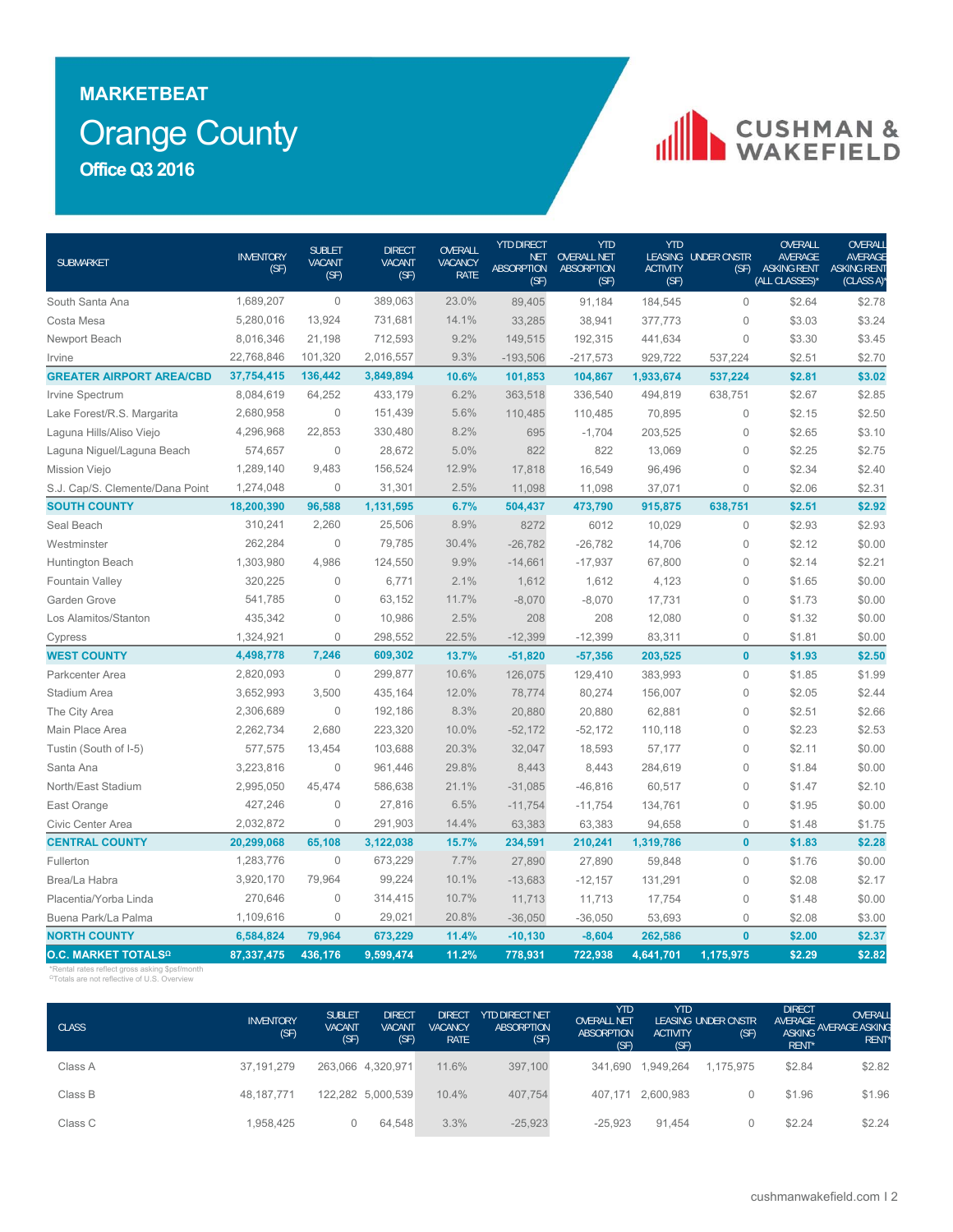## Orange County **MARKETBEAT Office Q3 2016**



### Key Lease Transactions Q3 2016

| <b>PROPERTY</b>          | <b>SF</b> | <b>TENANT</b>                       | <b>TRANSACTION TYPE</b> | <b>SUBMARKET</b>      |
|--------------------------|-----------|-------------------------------------|-------------------------|-----------------------|
| 1600 E. Saint Andrew Pl. | 152.828   | Nationstar Mortgage Holdings        | New Lease               | Greater Airport Area  |
| 200 Spectrum Center Dr.  | 44.239    | Crown Castle                        | New Lease               | South County          |
| 3390 Harbor Blvd.        | 40.091    | John F. Kennedy University          | Renewal                 | Greater Airport Area  |
| 701 S. Parker Center Dr. | 38.641    | Sedgwick Claims Management Services | Renewal                 | <b>Central County</b> |
| 17875 Von Karman Ave.    | 35.228    | <b>AON Services Corporation</b>     | New Lease               | Greater Airport Area  |

### Key Sales Transactions Q3 2016

| <b>PROPERTY</b>                        | <b>SF</b> | <b>SELLER/BUYER</b>                                           | PRICE / SPSF             | <b>SUBMARKET</b>      |
|----------------------------------------|-----------|---------------------------------------------------------------|--------------------------|-----------------------|
| 26732 Crown Valley Pky. - 4 Properties | 262,631   | St. Joseph Health System/Healthcare<br>Trust of America. Inc. | \$150,001,000 / \$571.15 | South County          |
| 600 City Pky. W. - 3 Properties        | 442.521   | Walton Street Capital, LLC/Greenlaw<br>Partners, LLC          | \$107,365,000/\$242.62   | <b>Central County</b> |
| 1833 Alton Pky. - 2 Properties         | 209.351   | Hines/GI Partners                                             | \$64,000,000/\$305.71    | Greater Airport Area  |
| 23807-23811 Aliso Creek Rd.            | 233,996   | The Colton Company/Dunhill Partners,<br>Inc.                  | \$53,693,000/\$229.46    | South County          |
| 24422 Avenida de la Carlota            | 119.559   | Lincoln Property Company/Angelo,<br>Gordon & Co.              | \$30,000,000 / \$250.92  | South County          |